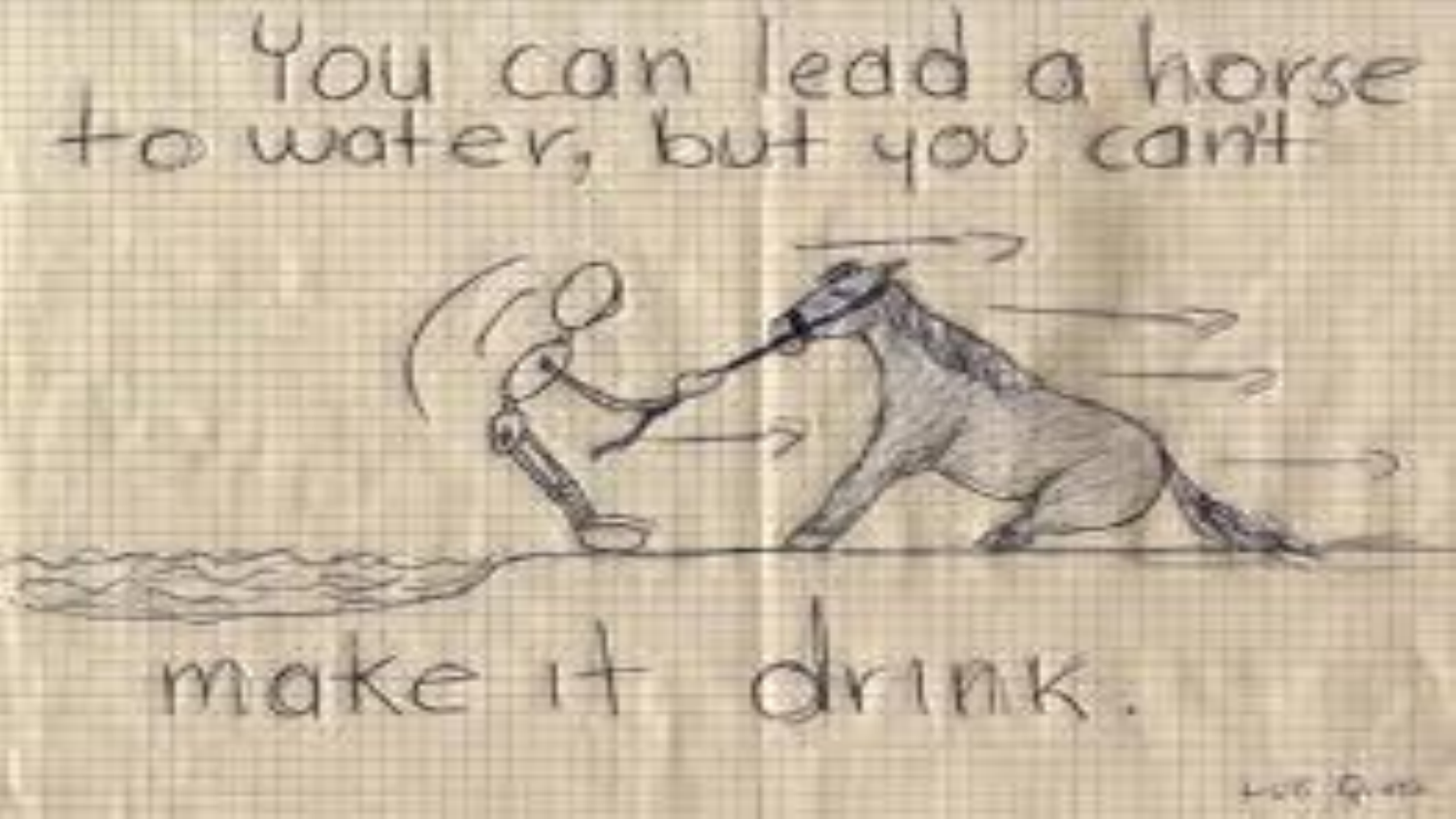# Effective Counselling For Hypertension Control

Jacob Shabani

Assistant Professor, Family Medicine

Aga Khan University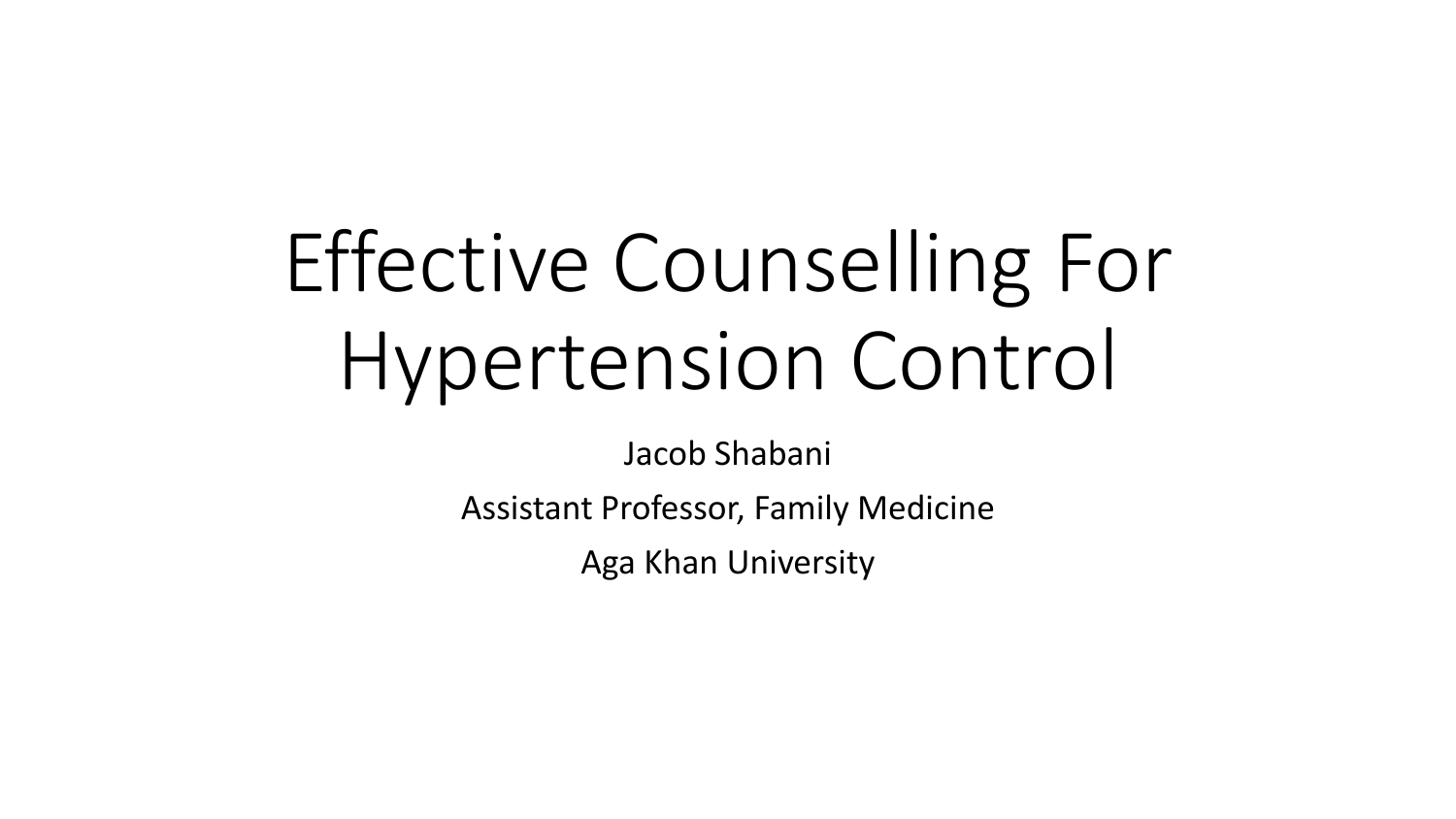### Determinants of Hypertension Complications Among Adult Hypertensive Patients in Medical Wards at Kenyatta **National Hospital, Nairobi**

|                                                     | Complication |       |          |           |         |  |
|-----------------------------------------------------|--------------|-------|----------|-----------|---------|--|
|                                                     |              |       | Yes      | <b>No</b> | P value |  |
|                                                     | N            | $\%$  | $n (\%)$ | n(%)      |         |  |
| Taking antihypertensive medication as prescribed    |              |       |          |           |         |  |
| Yes                                                 | 71           | 88.8  | 28(39.4) | 43 (60.6) | 0.12    |  |
| <b>No</b>                                           | 9            | 11.3  | 6(66.7)  | 3(33.3)   |         |  |
| Advised by medical professional to change lifestyle | 0.084        |       |          |           |         |  |
| Yes                                                 | 29           | 36.3  | 16(55.2) | 13 (44.8) |         |  |
| <b>No</b>                                           | 51           | 63.8) | 18(35.3) | 33(64.7)  |         |  |
| Advised against smoking by medical professional     |              |       |          |           |         |  |
| Yes                                                 | 24           | 30    | 12(50)   | 12 (50)   | 0.374   |  |
| <b>No</b>                                           | 56           | 70)   | 22(39.3) | 34 (60.7) |         |  |

Isiaho Lillian Amugitsi, Ayieko A. O., Omuga B. O. Determinants of Hypertension Complications Among Adult Hypertensive Patients in Medical Wards at Kenyatta National Hospital, Nairobi. American Journal of Nursing Science. Vol. 5, No. 5, 2016, pp. 213-221. doi: 10.11648/j.ajns.20160505.16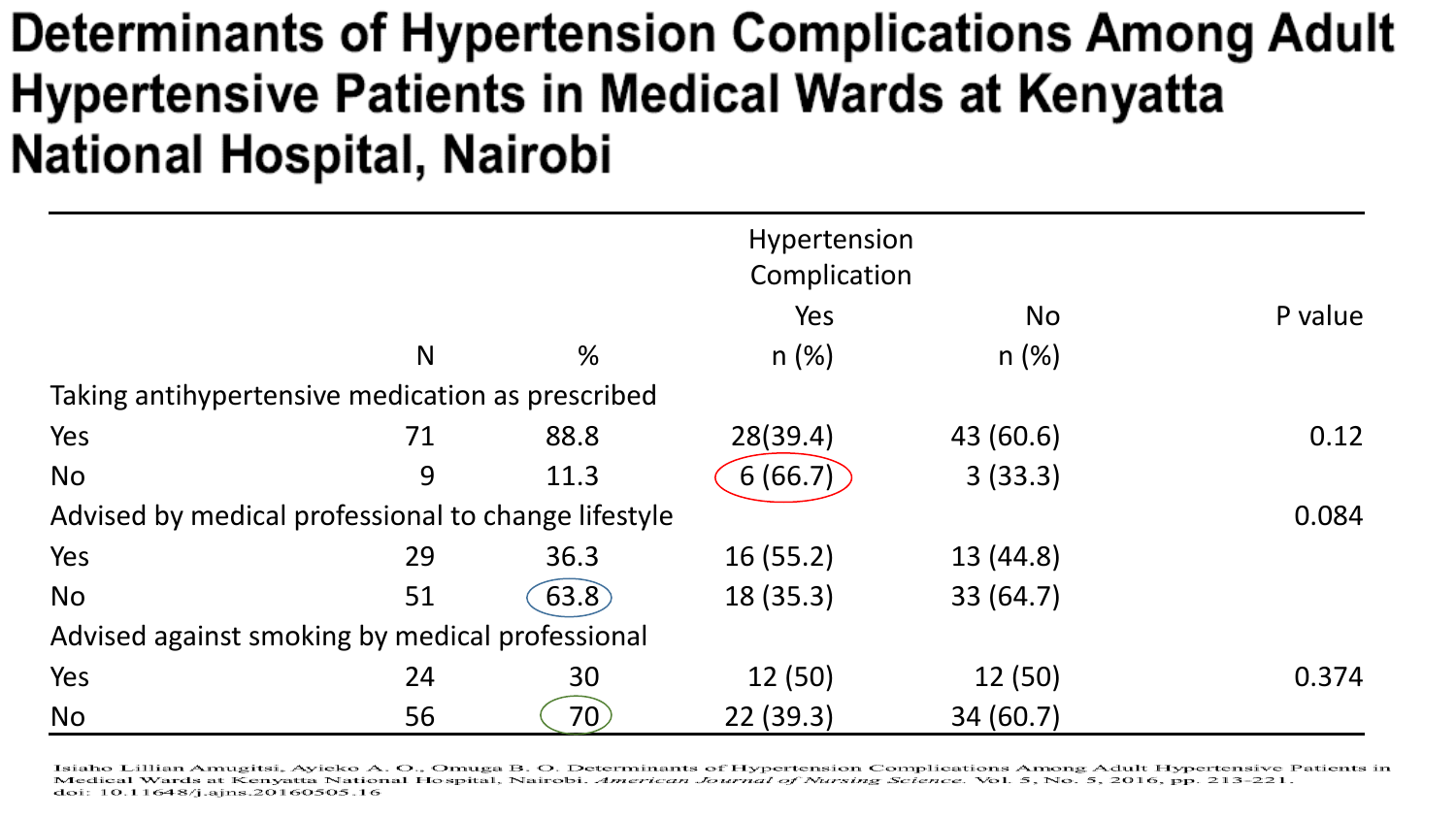# The Evidence

• Nurse Counselling on lifestyle change – motivational interviewing style used.

|                          | Control (n=48)             | Low $(n=52)$               | High $(n=56)$                  |          |
|--------------------------|----------------------------|----------------------------|--------------------------------|----------|
| Age                      | 59                         | 58                         | 58                             |          |
| Gender (M/F)             | 24/24                      | 29/23                      | 26/21                          |          |
| Weight Change (kg)       | $0.05$ ( $-0.8$ to $0.9$ ) | $-1$ (-2.2 to $-0.1$ )     | $-1.7$ (- 2.7 to - 0.6) p<0.05 |          |
| Alcohol intake (g/week)  | $-12$ (-57 to 32)          | $-164$ ( $-274$ to $-55$ ) | $-83$ (-123 to - 42) p<0.05    |          |
| Sodium intake (mmol/24h) | $4(-15 \text{ to } + 24)$  | $-38$ (-59 to -17)         | $-21$ (- 42 to -0.6)           | p<0.05   |
| <b>Systolic BP</b>       | $-4$ ( $-9$ to 0.5)        | $-6(-12 \text{ to } -2)$   | $-8$ ( $-14$ to $-4$ )         | p < 0.05 |
| <b>Diastolic BP</b>      | $+1$ (-1 to 4)             | $-1$ (-4 to 1.9)           | $-2$ ( $-5$ to 0.04)           | p<0.05   |
| $\frac{1}{2}$            |                            |                            |                                |          |

Values are means with 95% CI

• The decrement in level of BP achieved in the intervention groups were of similar magnitude as adding an additional drug

Wollard J, Beilin L, Lord T et al. Controlled Trial of Nurse Counselling on Lifestyle change for Hypertensive treated in General Practice. Clinical and Experimental Pharmacology and Physiology (1995) 22, 466 – 468.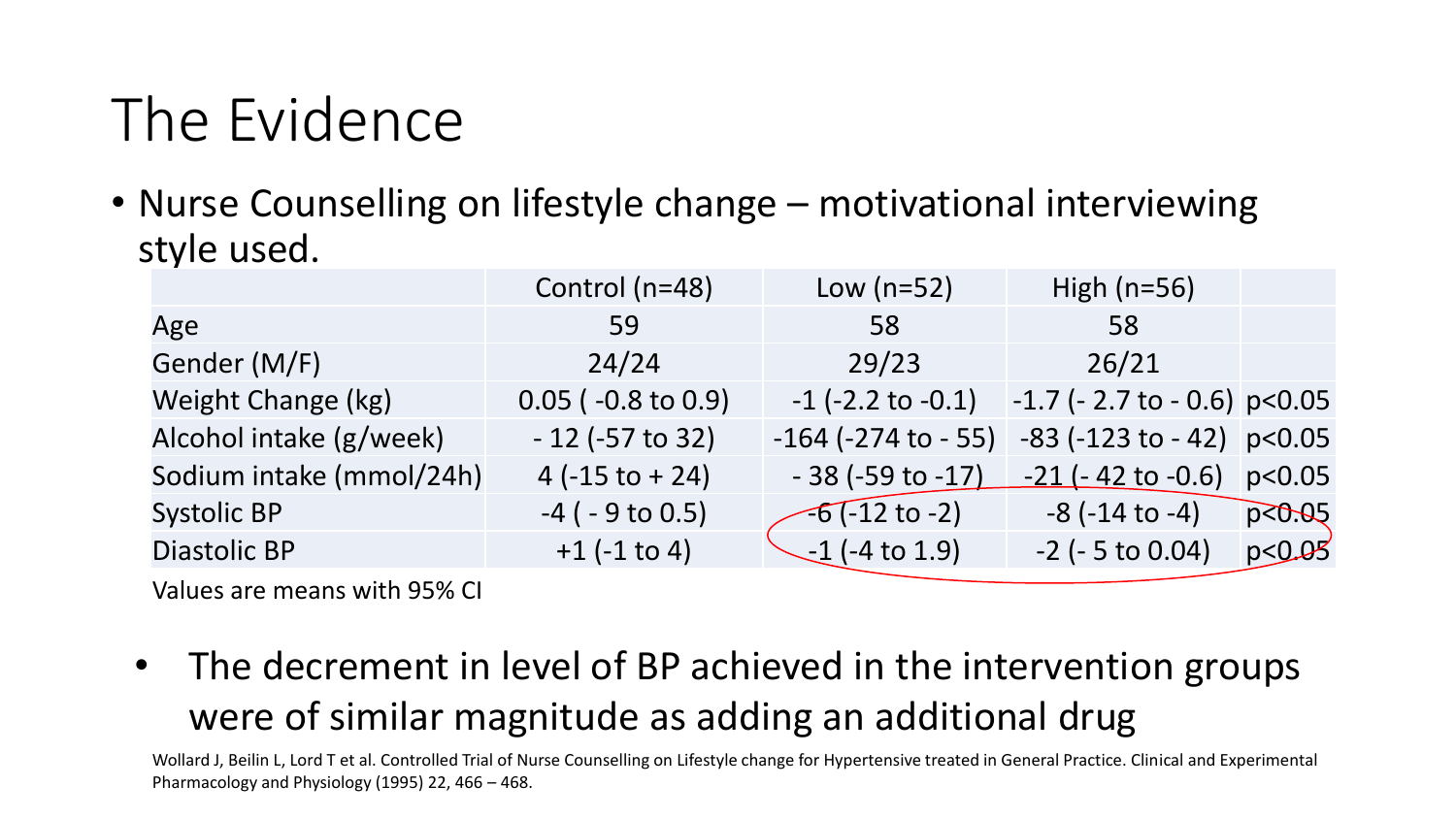Table V. Changes in blood pressure measures from baseline to 18 months overall and by assigned and observed motivational interviewing (MI) group: HUB City Steps, Hattiesburg, MS, 2010–2011

|         | $1.2002$ and $1.22$ group (above michaela)      |                  |                                                                              |       |                       |                    |             |
|---------|-------------------------------------------------|------------------|------------------------------------------------------------------------------|-------|-----------------------|--------------------|-------------|
| Measure | Overall $(n=206)$                               |                  | Low dose $(n=104)$                                                           |       | High dose $(n = 102)$ |                    |             |
|         | Mean                                            | SD               | Mean                                                                         | SD    | Mean                  | SD                 | $P^{\rm a}$ |
|         | Includes all participants with 18 month data    |                  |                                                                              |       |                       |                    |             |
| SBP     | $-2.8$                                          | 17.3             | $-2.3$                                                                       | 17.9  | $-3.4$                | 16.7               | 0.660       |
| DBP     | $-1.7$                                          | 11.7             | $-1.3$                                                                       | 11.5  | $-2.1$                | 11.9               | 0.616       |
|         |                                                 |                  | Excludes 15 participants with change in hypertension medication <sup>b</sup> |       |                       |                    |             |
| SBP     | $-2.6$                                          | 15.9             | $-2.7$                                                                       | 16.1  | $-2.5$                | 15.8               | 0.920       |
| DBP     | $-1.5$                                          | 11.1             | $-1.2$                                                                       | 10.9  | $-1.8$                | 11.4               | 0.740       |
|         | Observed MI group (dose received) $\textdegree$ |                  |                                                                              |       |                       |                    |             |
|         |                                                 | No dose $(n=42)$ | Low dose $(n=116)$                                                           |       |                       | High dose $(n=48)$ |             |
|         | Includes all participants with 18 month data    |                  |                                                                              |       |                       |                    |             |
| SBP     | $-3.0$                                          | 20.97            | $-2.6$                                                                       | 15.98 | $-3.2$                | 17.20              | 0.979       |
| DBP     | 1.9                                             | 13.30            | $-2.4$                                                                       | 11.12 | $-3.3$                | 11.16              | 0.072       |
|         |                                                 |                  | Excludes 15 participants with change in hypertension medication <sup>b</sup> |       |                       |                    |             |
| SBP     | $-4.0$                                          | 16.51            | $-2.1$                                                                       | 15.78 | $-2.4$                | 15.98              | 0.822       |
| DBP     | 1.2                                             | 11.61            | $-2.1$                                                                       | 11.24 | $-2.4$                | 10.21              | 0.241       |

Assigned MI group (dose intended)

DBP, diastolic blood pressure; SBP, systolic blood pressure.

 ${}^{\rm a}P$  value for between group difference.

<sup>b</sup>Participants who were not taking hypertension medication at 0 or 6 months but were at 18 months or participants who increased medication between 0 and 6 or 6 and 18 months.

 $\degree$ No dose = no calls completed; low dose = 1–4 calls completed; high dose = 5–10 calls completed.

Landry, A., Madson, M., Thomson, J., Zoellner, J., Connell, C., & Yadrick, K. (2015). A randomized trial using motivational interviewing for maintenance of blood pressure improvements in a community-engaged lifestyle intervention: HUB city steps. Health Education Research, 30(6), 910-922. http://login.research4life.org/tacsgr0doi\_org/10.1093/her/cyv058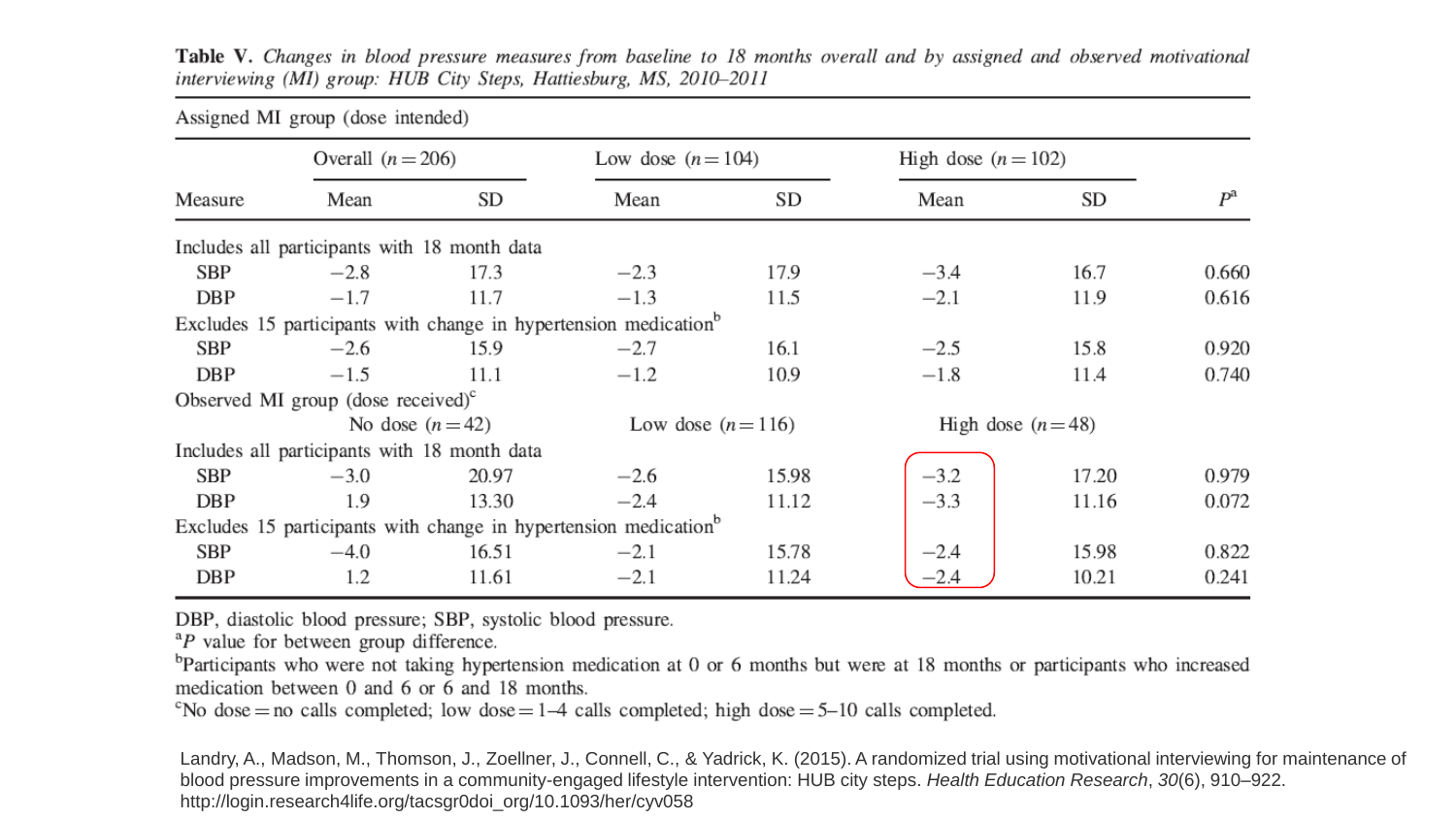

Patient Education and Counseling 72 (2008) 115-121

**Patient Education** and Counseling

www.elsevier.com/locate/pateducou

#### Physician counseling for hypertension: What do doctors really do? Robert A. Bell<sup>a,b,c,\*</sup>, Richard L. Kravitz<sup>c,d</sup>

Objective: To describe patient counseling by physicians on hypertension and lifestyle and assess its impact on participants' satisfaction. Methods: An analysis was conducted of transcripts of audio-recorded outpatient visits, augmented with patient and physician surveys. Participants were 30 primary care physicians, 11 cardiologists, and 120 hypertensive patients. Each transcript was coded into categories descriptive of physicians' counseling behaviors. Patients and physicians completed pre- and post-visit questionnaires; patients also completed a survey 2 weeks after their visit.

Results: Most physicians assessed patient medication adherence, but counseling on hypertension and lifestyle was limited. Receipt of lifestyle counseling had a positive, short-lived impact on patient satisfaction. Physicians reported greater satisfaction with visits characterized by more lifestyle counseling. Amount of counseling provided was unrelated to the presence of cardiovascular comorbidities. Provision of counseling was not associated with physicians' perceptions of visit burden. Lifestyle counseling was associated with longer visits.

Conclusion: Hypertensive patients received relatively little information about hypertension and beneficial lifestyle changes.

*Practice Implications:* Office visits provide an important opportunity for physicians to reinforce key hypertension-related educational messages. Physicians could do more to underscore the importance of medication adherence and healthy living to their patients with hypertension.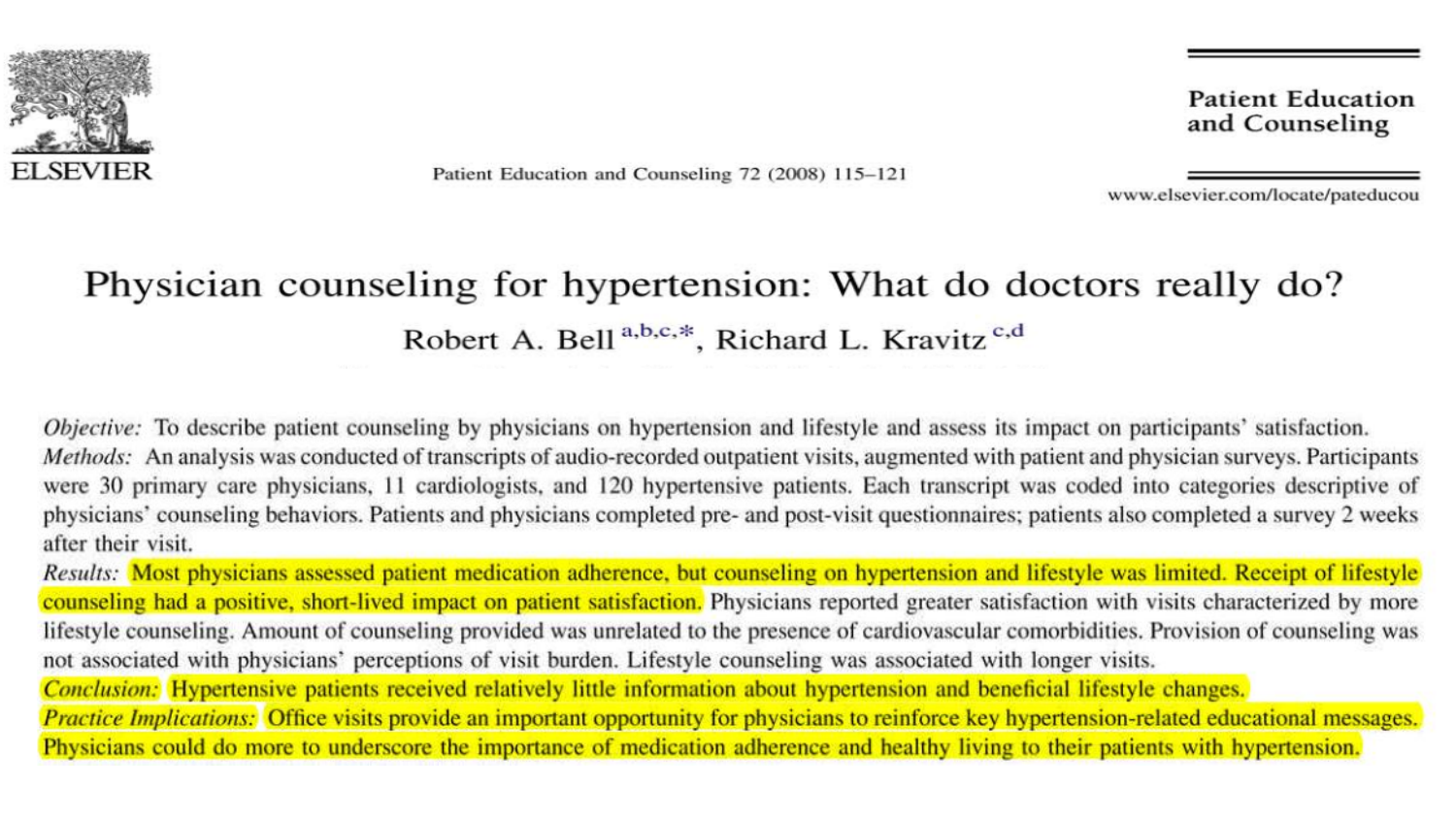# So what should they do ?

- Adherence to treatment plans should be considered an ongoing process, as even adherent patients can stray with the passage of time.
- This responsibility need not fall on physicians alone; adjunctive counseling by pharmacists, nurses and other support teams can complement the physician's efforts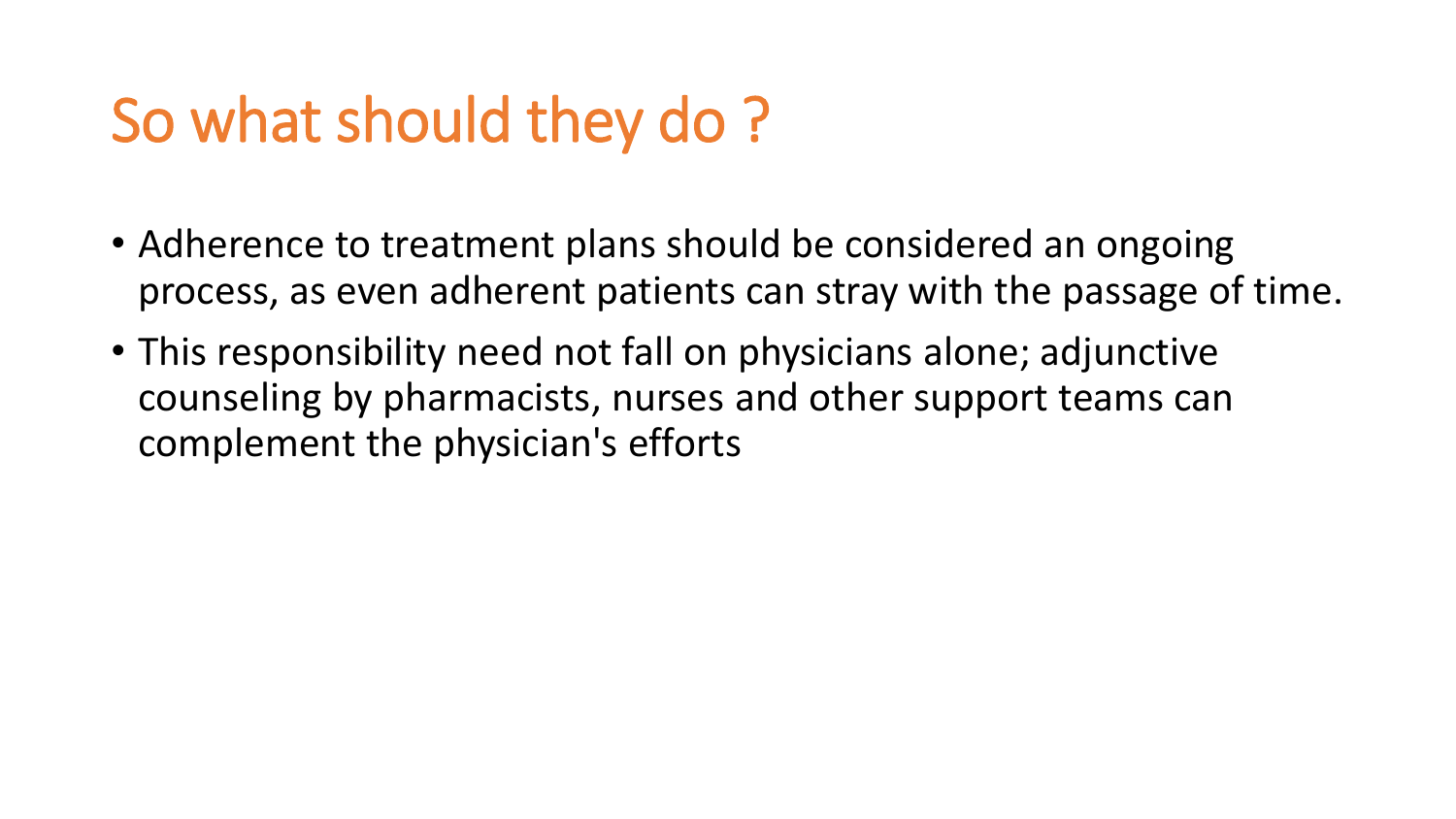## How to do it

- Motivation to change is elicited from the client, and not imposed from without.
- Confront Ambivalence
- Adopt a counselling style .
- Remember that Resistance and 'denial' are not client traits, but are a feedback regarding your counsellor behaviour.
- Establish a the therapeutic relationship that is more like a partnership or companionship than expert/recipient roles.